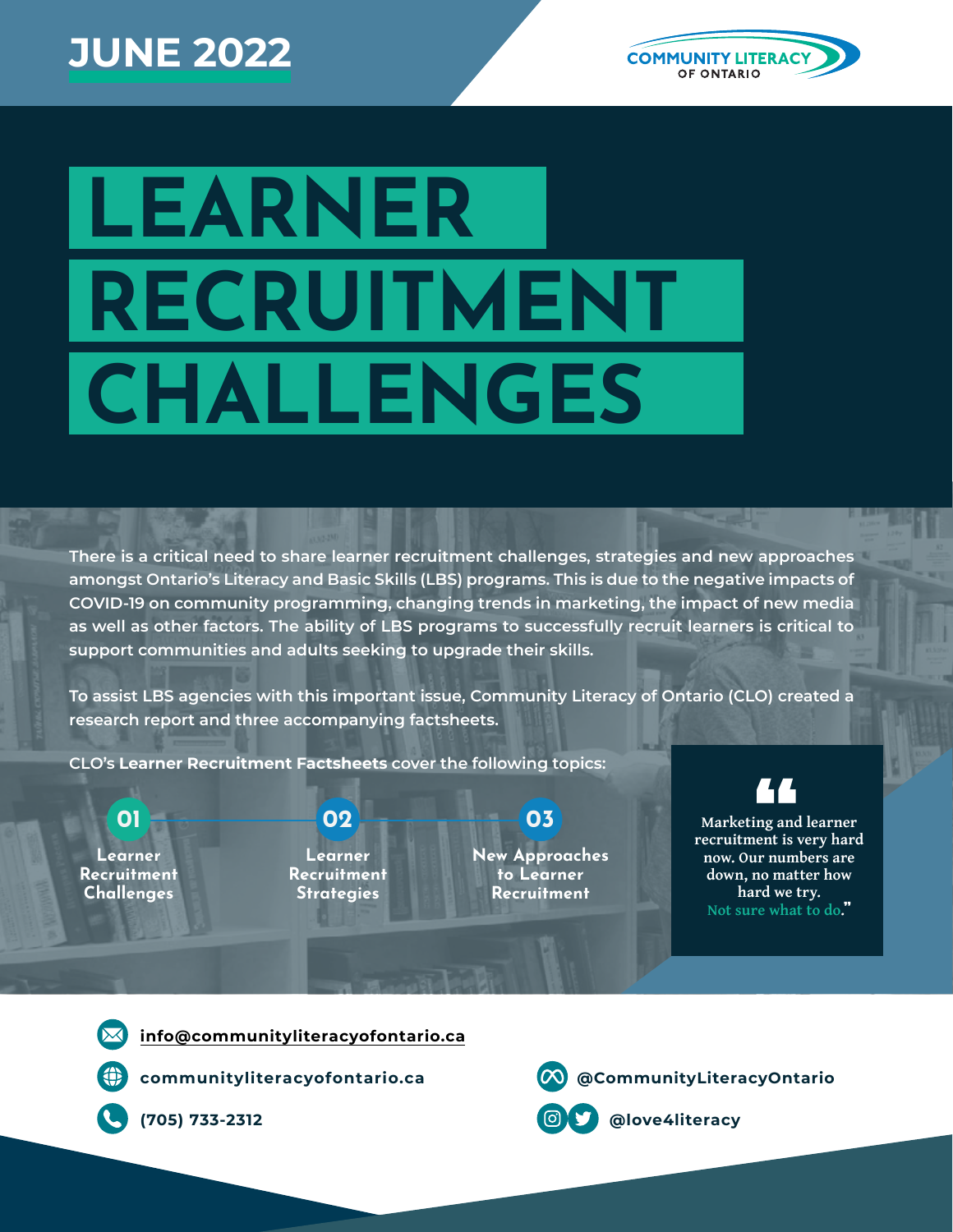

## **INTRODUCTION**

While LBS agencies are actively involved in recruiting learners, and they are coming up with innovative ideas and experiencing some successes, there are many profound challenges involved. These challenges include a lack of funds for marketing, the stigma of literacy, massive shifts and emerging trends in media, the need for government support, the negative impact of COVID-19, limited community awareness, and more.

## **LACK OF FUNDS FOR MARKETING**

The most critical challenge facing LBS agencies is the lack of funding for marketing. LBS agencies receive modest government funding for program delivery. This funding covers the cost of the basic operation of the Literacy and Basic Skills program, but it does not cover the cost of marketing tools, campaigns or staff dedicated to recruitment and marketing. This means that most LBS agencies engage in learner recruitment as an "add on" to their regular jobs and that staff have limited time to plan, develop and engage in marketing activities.



Further, there are no (or very limited) funds available for glossy marketing materials and campaigns at a time when professional communications are the norm to get public attention. Also, paying for advertising is near impossible. Often, only free advertising available via radio or print media, combined with paying for promoted posts on social media is possible.

## **STIGMA**

People with low literacy levels unfortunately sometimes feel a sense of shame and have sometimes made a concerted effort to hide their lack of literacy skills. This makes it hard to reach adults who may need the help of LBS programs, as they may not readily selfidentify as needing LBS services. This also makes literacy issues somewhat invisible to the public eye.

**There's an inherent difficultly in reaching a vulnerable group of people such as adult learners, because they often face so many barriers**." *(Quote from an LBS Educator)* 44

#### **LACK OF MARKETING SKILLS**

Another challenge is a lack of marketing skills. Because marketing is not a core function of the job of a literacy educator, marketing in LBS is typically tacked on to an already busy staff position that is primarily focused on the skills needed for teaching, administration or management.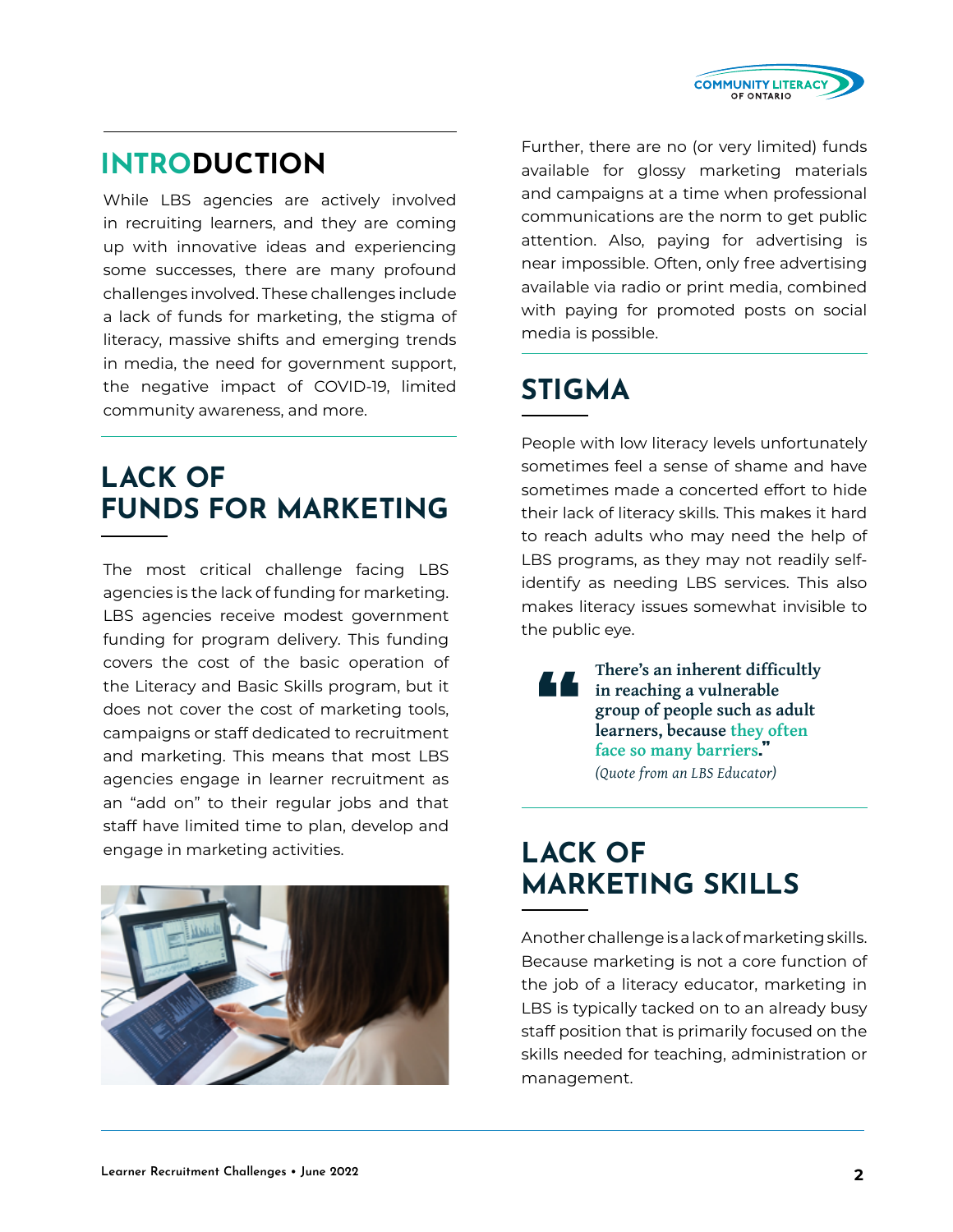

## **SOCIAL MEDIA CHALLENGES LACK OF**

Almost all community-based LBS agencies have a social media presence on Facebook. Some may also have accounts on a variety of platforms, such as Twitter, Instagram, YouTube. However, many agencies face challenges with learner recruitment via social social media, including: understanding strategic social media marketing techniques; creating engaging content on a consistent basis; developing high quality graphics; and learning strategies for more effective social media engagement with learners, community stakeholders and partners.

**You just master Twitter and Facebook, only to find out that TikTok's the new thing for marketing.**" "<br>"<br>" *(Quote from an LBS Educator)*

#### **MEDIA SHIFTS**

The media is rapidly changing. Firstly, the continued shift from traditional media to online, informal and social media has resulted in significant changes to recruitment. This makes it hard to keep up and create engaging content to recruit a vulnerable population on these ever-shifting sands.

the real life social and economic<br>impacts. There is a huge lack of<br>understanding in the community,<br>no matter how hard we try." **It's very challenging to get the wider population understand the urgency of literacy issues and impacts. There is a huge lack of understanding in the community, no matter how hard we try.**"

*(Quote from an LBS Educator)*

## **COMMUNITY UNDERSTANDING AND AWARENESS**

The general public tends to co-relate literacy with reading and with children and young people in the elementary and secondary school systems. Most people are unaware of adult literacy needs and issues, and are shocked to learn that many Canadian adults have low literacy levels. How can you market a service that addresses an issue that many people don't realize exists?

As well, there are many charities and important needs in every community, and there is a great deal of noise on the marketing front by better resourced organizations which have access to funding for professional marketing campaigns. It is often hard to gain traction and awareness for adult literacy – a stigmatized and complex issue.

#### **WE CAN'T DO IT ALONE**

LBS agencies need financial support for marketing from external sources such as government or foundations. We need funding to plan and enact effective strategies and create impactful and professional marketing tools (graphic images, posters, videos, etc.). And, a government-funded provincial marketing campaign for the LBS program, and the important work it does to support learners and their communities, would be an enormous benefit to adult learners and programs!